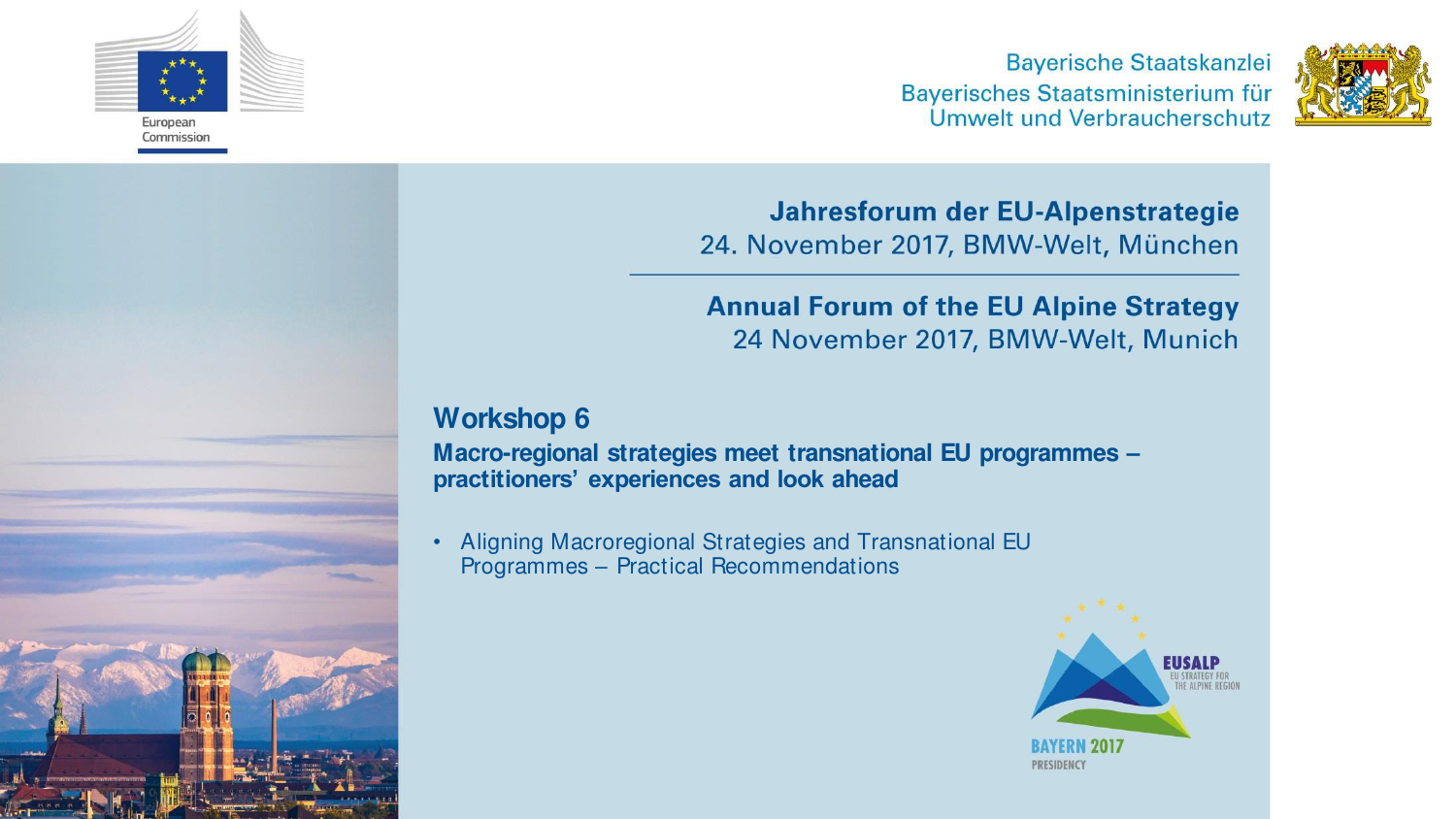# **Aligning Macroregional Strategies and Transnational EU Programmes – Practical Recommendations**



During the First Annual Forum of the EU Alpine Strategy in Munich on 23/24 November 2017, the Bavarian EUSALP Presidency held a workshop on 24 November 2017 on how the political request of a better embedding of macroregional strategies (MRS) into the EU framework post 2020 could be implemented concretely.

In the course the workshop, practitioners working on macroregional strategies and the corresponding transnational programmes came up with the following conclusions and recommendations for the period post 2020 for funding instruments, MRS actors and the European Commission:

#### **Recommendations for funding instruments:**

- Alignment of mindset: MRS and funding programmes should understand that they are ultimately all working toward the same goals for the same geographical area
- Alignment of strategic outlook: Identify common strategic goals and topics that are relevant for both the programme and the MRS
- Alignment of support: programme should support MRS both in terms of projects (e.g. networking and exchange between programme and MRS actors) and of governance (e.g. funding priority on governance in the programme)
- Exchange with and bring together all other actors working in the same cooperation area to identify specific support needs and potential for synergies, foster communication and best practice exchange
- Build trust and relationship between national coordinators of MRS and members of programme steering committees (e.g. regular meetings, regular visits of MRS coordinators to MRS participating states)
- Offer more flexibility within programmes for thematic fields, changes in the work plan and timelines: Due to fixed work plans and programming cycles, promising MRS projects often cannot be taken on board as new calls take place only every 5-6 years
- Invest in people: support peer learning, capacity building and training for MRS actors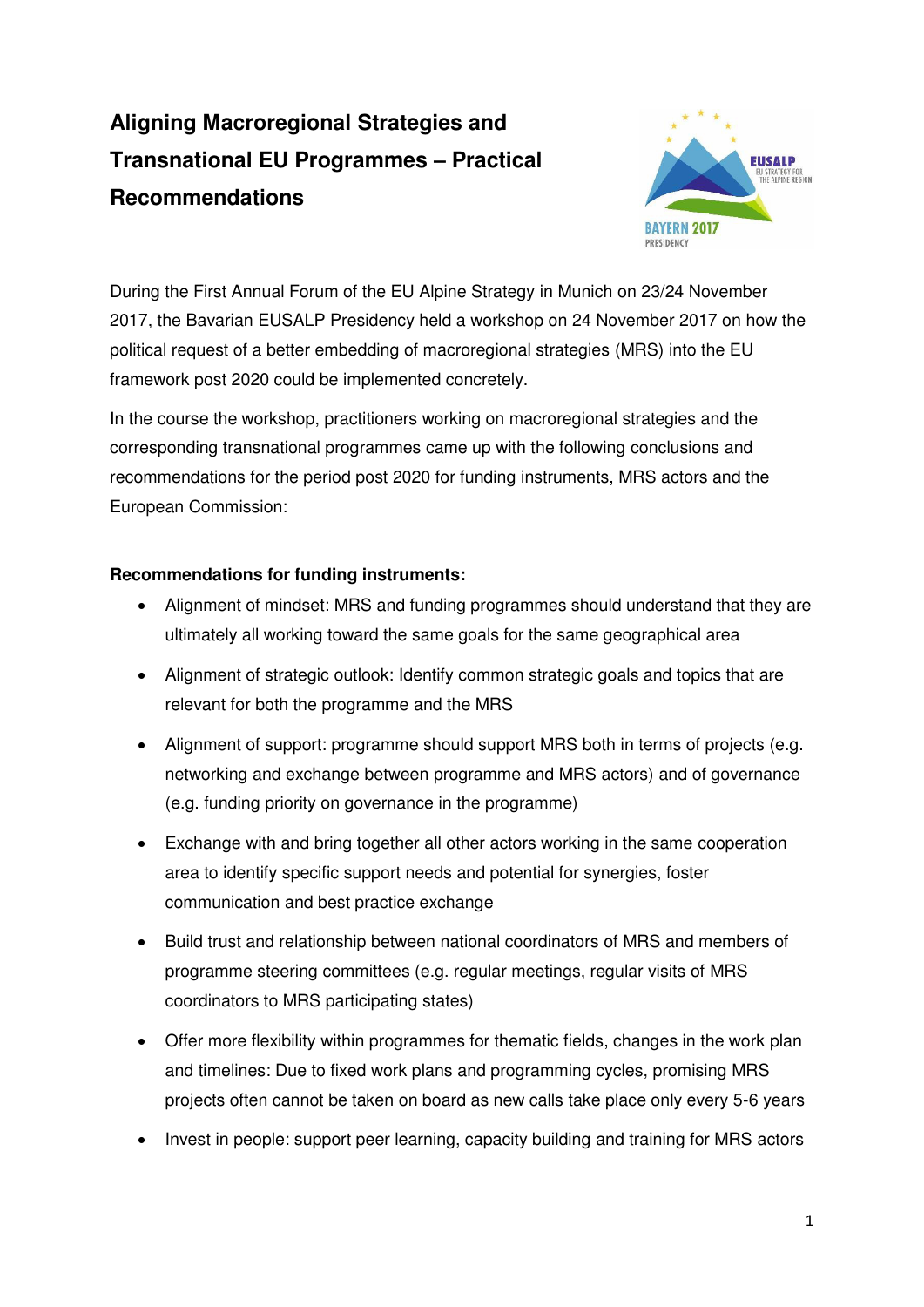- Closing/Avoiding time gaps during transition periods between two programmes where no activities can be funded
- Reserve budgets in the programs for implementing strategies and give incentives for projects which contribute to MRS implementation
- Programmes can provide support to MRS governance only within the existing regulatory framework, therefore project-based funding might not be the best tool to finance a long-term term MRS
- Monitoring: Move from project impact to process impact for a long-term approach (e.g. build cooperation platforms with stakeholders, develop new methods, include stakeholders in multilevel-governance of MRS)
- Provide higher share for technical assistance to be used for funding MRS governance.

#### **Recommendations for MRS actors:**

- Alignment of personnel: programme representatives may represent the respective MRS member within the MRS steering structures and working groups
- As the project format is not suitable for MRS implementation, other sources of funding in addition to transnational programmes and inventive long-term programme relationships should be explored, such as thematic partnerships
- Make use of existing external transnational supportive and coordinating structures (e.g. EUSBSR: Nordic Council of Ministers etc.)
- Improve communication on MRS successes: MRS as a laboratory on how to cooperate better in a multi-level governance structure – the national level needs to be convinced of the added economic and societal value of transnational cooperation, but the concrete policy impact of MRS is taking place at local and regional level
- Political momentum and cooperation between and within MRS countries and regions: closer dialogue between political and working group level, more commitment and dedication from all sides to communicate and cooperate (the decision to endorse a MRS by the European Council is made by Member States) but also to commit resources
- Establish networks of mainstream programmes in all MRS: it is necessary to tap into mainstream programmes in order to ensure long-term impact of MRS (e.g. EUSBSR network of ESF Managing Authorities): for that, investment in relation building is